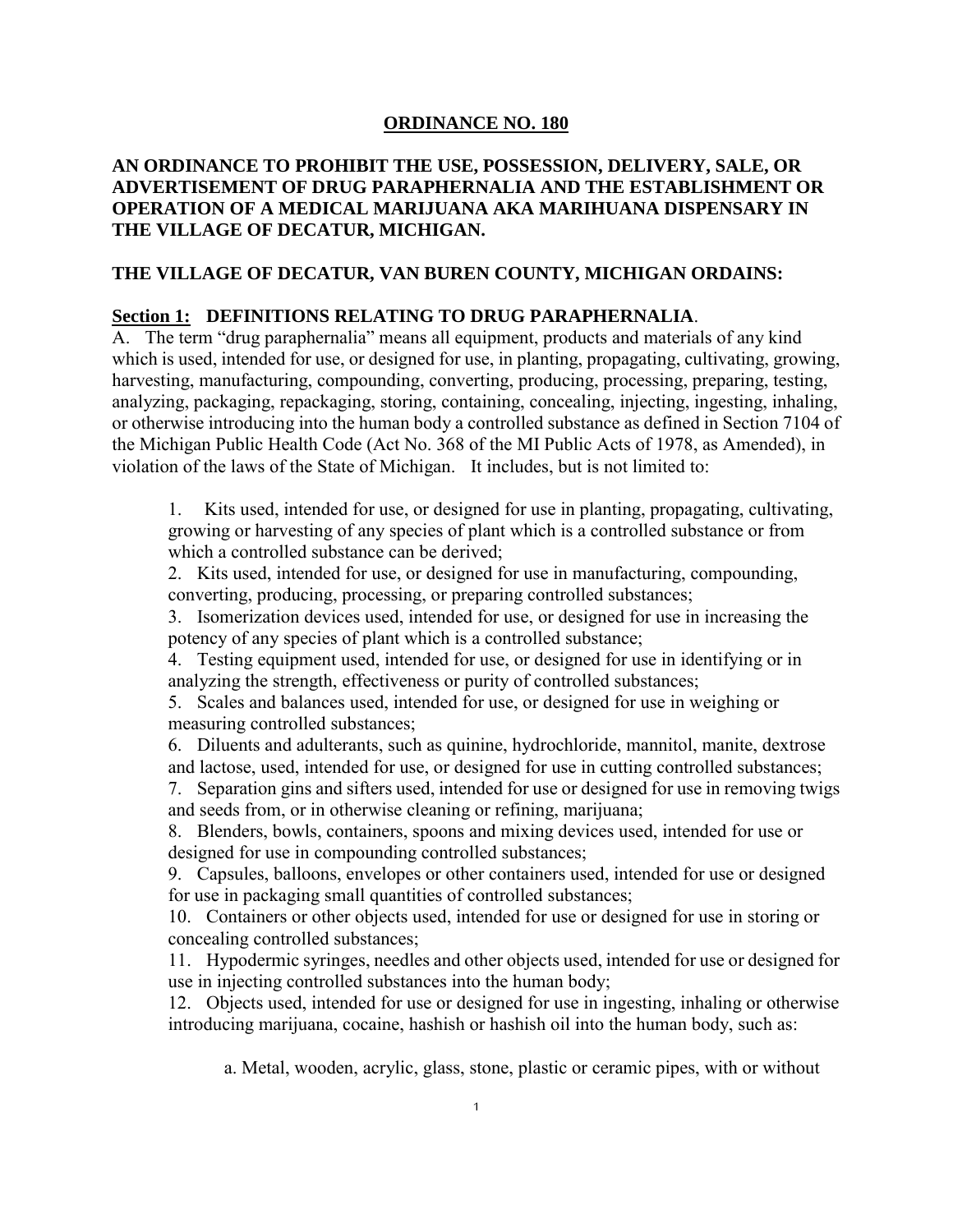screens, permanent screens, hashish heads or punctured metal bowls.

- b. Water pipes.
- c. Carburetion tubes and devices.
- d. Smoking and Carburetion masks.
- e. Roach clips, meaning objects used to hold burning materials, such as a

marijuana cigarette, that have become too small or too short to be held in the hand.

- f. Miniature cocaine spoons and cocaine vials.
- g. Chamber pipes.
- h. Carburetor pipes.
- I. Electric pipes.
- j. Air-driven pipes.
- k. Chillums.
- l. Bongs.
- m. Ice pipes or chillers.

B. In determining whether an object is "drug paraphernalia," a court or other authority should consider, in addition to all other logically relevant factors, the following:

1. Statements by an owner or by anyone in control of the object concerning its use;

2. Prior convictions, if any, of an owner, or of anyone in control of the object, under any state or federal law relating to any controlled substances;

- 3. The proximity of the object, in time and space, to a direct violation of state law;
- 4. The proximity of the object to controlled substances;
- 5. The existence of any residue of controlled substances on the object;

6. Direct or circumstantial evidence of the intent of an owner, or of anyone in control of the object, to deliver it to persons whom he knows intend to use the object to facilitate a violation of state law or this Ordinance; the innocence of an owner, or of anyone in control of the object, as to a direct violation of state law shall not prevent a finding that the object is intended for use or designed for use drug paraphernalia;

- 7. Instructions, oral or written, provided with the object concerning its use;
- 8. Descriptive materials accompanying the object which explain or depict its use;
- 9. National and local advertising concerning its use;
- 10. The manner in which the object is displayed for sale;

11. Whether the owner, or anyone in control of the object, is a legitimate supplier of like or related items to the community, such as a licensed distributor or dealer of tobacco products;

12. Direct or circumstantial evidence of the ratio of sales of the object to the total sales of the business enterprise;

- 13. The existence and scope of legitimate uses for the object in the community, and;
- 14. Expert testimony concerning its use.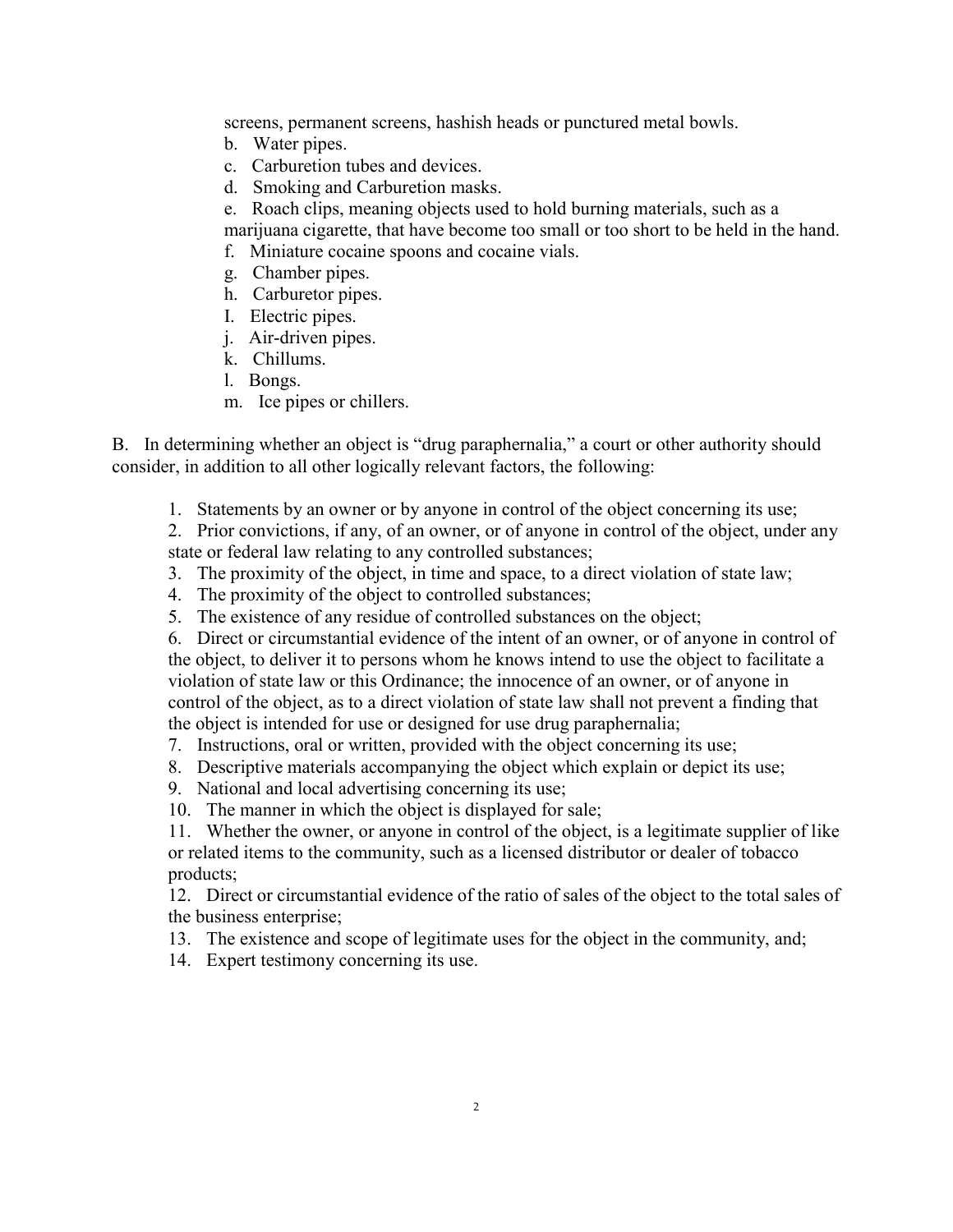#### **Section 2: POSSESSION OF DRUG PARAPHERNALIA.**

Except as hereinafter provided in Section 5 of this Ordinance, it is unlawful for any person, firm, or corporation to use, or to possess with intent to use, drug paraphernalia to plant, propagate, cultivate, grow, harvest, manufacture, compound, convert, produce, process, prepare, test, analyze, pack, repack, store, contain, conceal, inject, ingest, inhale or otherwise introduce into the human body a controlled substance in violation of the laws of the State of Michigan.

### **Section 3: MANUFACTURE, DELIVERY OR SALE OF DRUG PARAPHERNALIA**.

Except as hereinafter provided in Section 5 of this Ordinance, it is unlawful for any person, firm, or corporation to deliver, sell, possess with intent to deliver or sell or manufacture with intent to deliver or sell drug paraphernalia, knowing that it will be used to plant, convert, product, process, prepare, test, analyze, pack, repack, store, contain, conceal, inject, ingest, inhale or otherwise introduce into the human body a controlled substance in violation of the laws of the State of Michigan.

## **Section 4: ADVERTISEMENT OF DRUG PARAPHERNALIA.**

It is unlawful for any person, firm, or corporation to advertise in any newspaper, magazine, handbill or other publication, or by sign, poster, or any other means of advertisement, for the purpose of promoting the sale of objects designed or intended for use as drug paraphernalia, except for such items of drug paraphernalia used for medical marijuana aka marihuana.

# **Section 5: POSSESSION, USE AND DISPENSING OF MEDICAL MARIJUANA AKA MARIHUANA.**

A. Medical marijuana aka marihuana and drug paraphernalia relating thereto, can only be possessed and used in accordance with and pursuant to the Michigan Medical Marihuana Act (MCL 333.26421 et seq.) and the Rules of the Michigan Department of Community Health promulgated there under and any subsequent amendments to said Act or Rules.

B. It is unlawful for any person, duly authorized and acting as a primary caregiver, to dispense medical marijuana aka marihuana through a retail store, storefront, office building or any other type of commercial building located within the Village of Decatur, Michigan.

#### **Section 6: CIVIL FORFEITURE**.

Any drug paraphernalia used, sold, possessed with intent to use or sell, or manufactured with intent to sell in violation of this Ordinance shall be seized and forfeited to the Village of Decatur, Michigan.

Any marijuana aka marihuana sold or possessed with intent to sell in violation of this Ordinance shall be seized and forfeited to the Village of Decatur, Michigan.

#### **Section 7: SEVERABILITY**.

Sections of this Ordinance shall be deemed severable and should any section, clause or provision of this Ordinance be declared to be invalid, the same shall not affect the validity of the Ordinance as a whole or any part thereof other than the part so declared to be invalid.